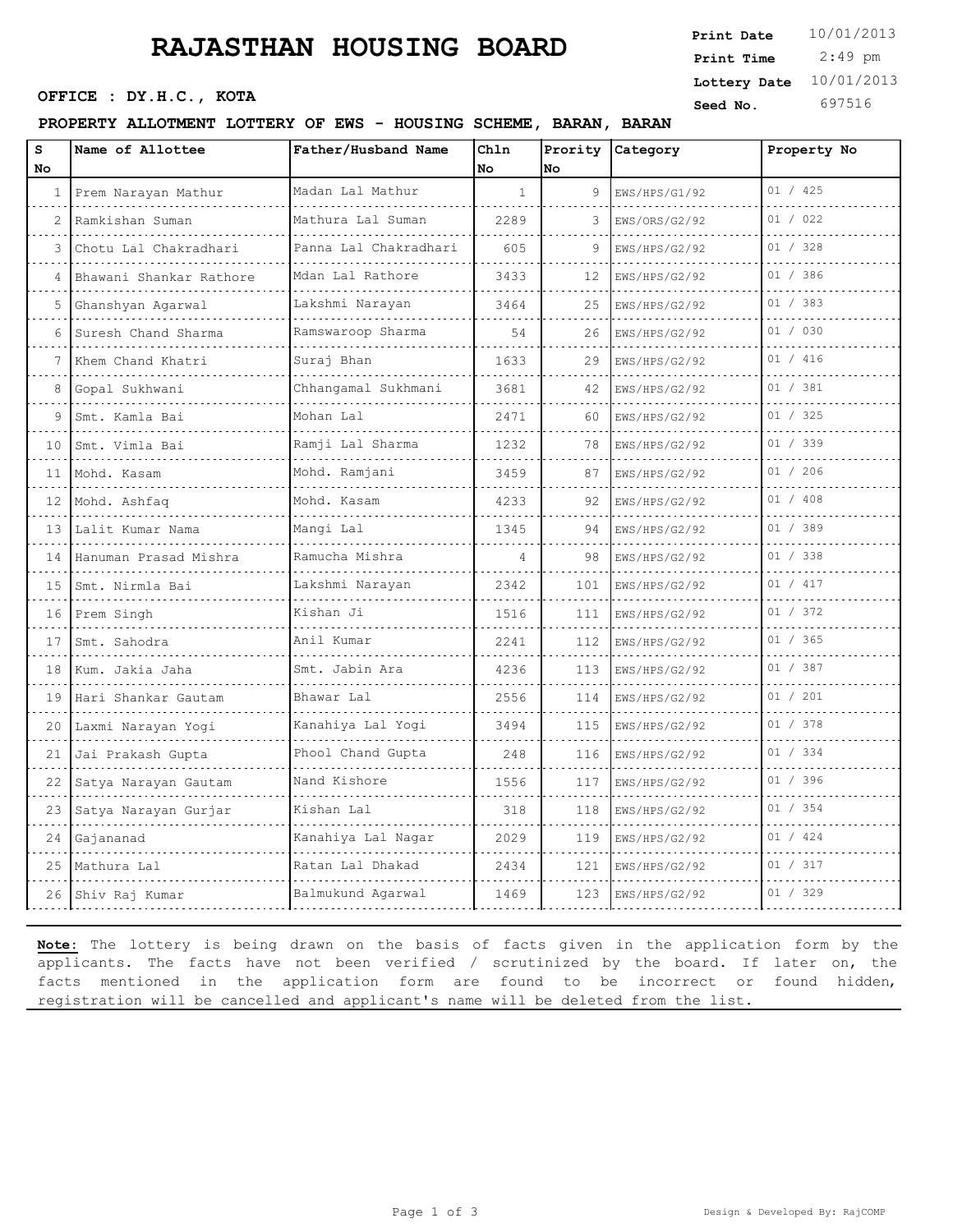# **RAJASTHAN HOUSING BOARD**

**Seed No. 697516 OFFICE : DY.H.C., KOTA** 

### **PROPERTY ALLOTMENT LOTTERY OF EWS - HOUSING SCHEME, BARAN, BARAN**

 2:49 pm **Print Date**  $10/01/2013$ **Print Time Lottery Date** 10/01/2013

| s<br>No | Name of Allottee      | Father/Husband Name    | Chln<br>No. | No. | Prority Category   | Property No |
|---------|-----------------------|------------------------|-------------|-----|--------------------|-------------|
| 27      | Narendra Kumar<br>.   | Hansraj Pancholi<br>.  | 224         | 127 | EWS/HPS/G2/92      | 01 / 419    |
| 28      | Smt. Leela Soni       | Sitaram Soni           | 109         | 128 | .<br>EWS/HPS/G2/92 | 01 / 204    |
| 29      | Smt. Ram Kanya        | Prabhu Lal Gupta       | 2749        | 132 | EWS/HPS/G2/92      | 01 / 410    |
| 30      | Smt. Prem Lata Sharma | Gobri Lal<br>.         | 2032        | 133 | EWS/HPS/G2/92      | 01 / 031    |
| 31      | Ashfaq Ahmed          | Abdul Gaffar           | 1514        | 138 | EWS/HPS/G2/92      | 01 / 369    |
| 32      | Mahendra Kumar        | Durga Shankar Sharma   | 1063        | 139 | EWS/HPS/G2/92      | 01 / 421    |
| 33      | Smt. Lalita Devi      | Jinesh Kumar Soni<br>. | 1532        | 142 | EWS/HPS/G2/92      | 01 / 394    |
| 34      | Dinesh Kumar Joshi    | Shrilal Joshi          | 41          | 145 | EWS/HPS/G2/92      | 01 / 360    |
| 35      | Hari Om Nama          | Alam Chand Nama        | 586         | 148 | EWS/HPS/G2/92      | 01 / 398    |
| 36      | Smt. Rookmani Bai     | Ram Prasad Ji<br>.     | 90          | 152 | EWS/HPS/G2/92      | 01 / 400    |
| 37      | Lokendra Singh        | Chota Singh            | 2722        | 154 | EWS/HPS/G2/92      | 01 / 404    |
| 38      | Virendra Kumar        | Phool Chand            | 413         | 156 | EWS/HPS/G2/92      | 01 / 209    |
| 39      | Smt. Pushpa Devi      | Balram                 | 2711        | 158 | EWS/HPS/G2/92      | 01 / 380    |
| 40      | Mohd. Hussain         | Bafati Bhai            | 1093        | 159 | EWS/HPS/G2/92      | 01 / 388    |
| 41      | Kishan Singh          | Bheru Singh            | 2437        | 160 | EWS/HPS/G2/92      | 01 / 316    |
| 42      | Dashrath Singh        | Kishan Singh<br>.      | 1120        | 161 | EWS/HPS/G2/92      | 01 / 415    |
| 43      | Anokhi Bai            | Purshottam             | 17          | 163 | EWS/HPS/G2/92      | 01 / 025    |
| 44      | Hemraj Gupta          | Bhawar Lal Gupta       | 1070        | 164 | EWS/HPS/G2/92      | 01 / 024    |
| 45      | Mahesh Chand Malu     | Vishnu Prasad Malu     | 1423        | 165 | EWS/HPS/G2/92      | 01 / 341    |
| 46      | Surendra Kumar        | Phool Chand            | 414         | 168 | EWS/HPS/G2/92      | 01 / 385    |
| 47      | Somesh Kumar Sharma   | Kalyan Mal Sharma      | 2971        | 169 | EWS/HPS/G2/92      | 01 / 371    |
| 48      | Kailash Chand         | Lakshman Lal           | 3500        | 4   | EWS/HPS/G4/92      | 01 / 390    |
| 49      | Babu Lal              | Ganga Bishan           | 198         | 15  | EWS/HPS/G4/92      | 01 / 397    |
| 50      | Chothmal              | Ram Pratap             | 3487        | 16  | EWS/HPS/G4/92      | 01 / 200    |
|         | 51 Hari Narayan       | Kanahiya Lal Tailor    | 2069        | 17  | EWS/HPS/G4/92      | 01 / 367    |
| 52      | Ramesh Chand          | Kalu Mal               | 134         | 19  | EWS/HPS/G4/92      | 01 / 393    |

**Note:** The lottery is being drawn on the basis of facts given in the application form by the applicants. The facts have not been verified / scrutinized by the board. If later on, the facts mentioned in the application form are found to be incorrect or found hidden, registration will be cancelled and applicant's name will be deleted from the list.